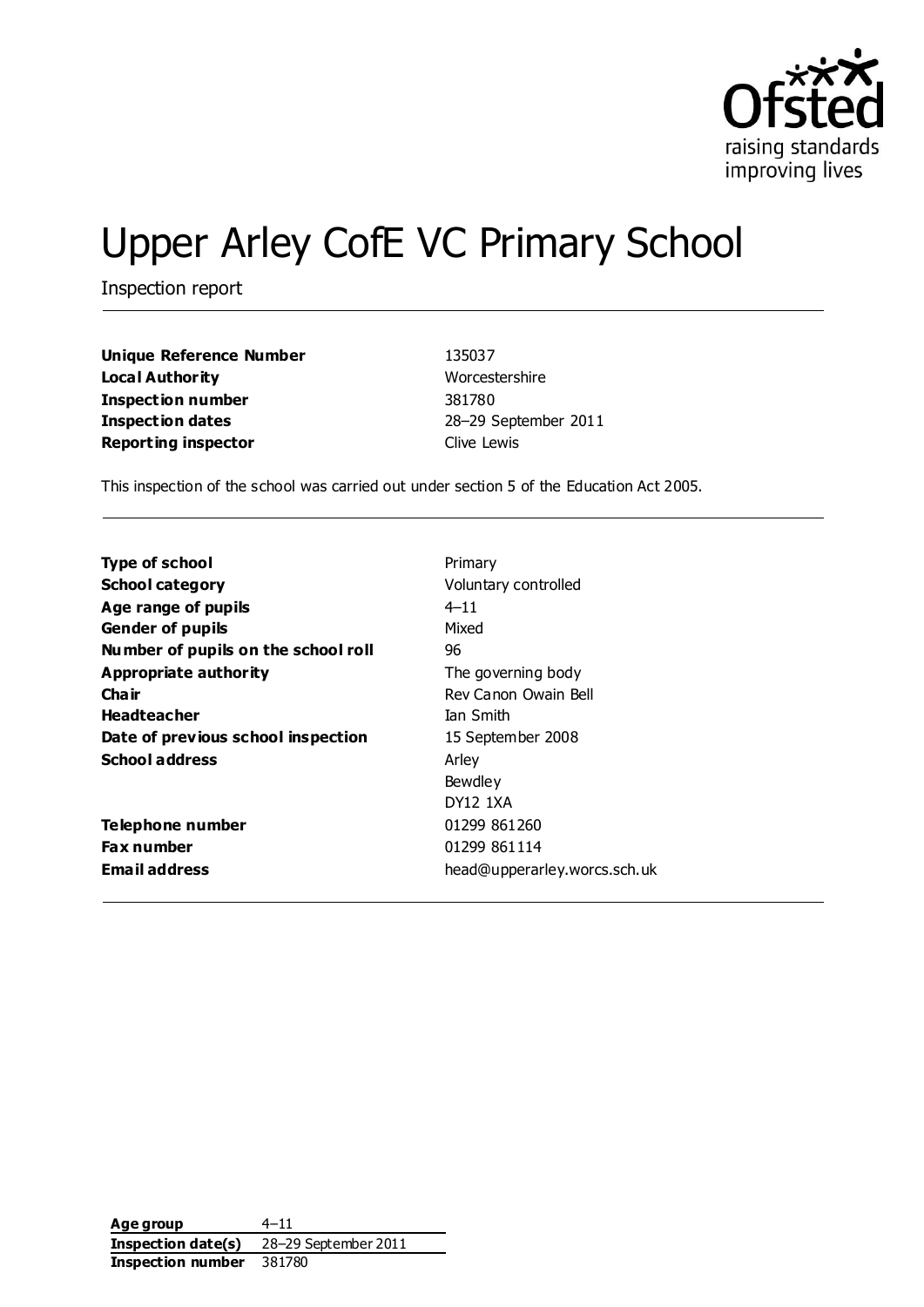The Office for Standards in Education, Children's Services and Skills (Ofsted) regulates and inspects to achieve excellence in the care of children and young people, and in education and skills for learners of all ages. It regulates and inspects childcare and children's social care, and inspects the Children and Family Court Advisory Support Service (Cafcass), schools, colleges, initial teacher training, work-based learning and skills training, adult and community learning, and education and training in prisons and other secure establishments. It assesses council children's services, and inspects services for looked after children, safeguarding and child protection.

Further copies of this report are obtainable from the school. Under the Education Act 2005, the school must provide a copy of this report free of charge to certain categories of people. A charge not exceeding the full cost of reproduction may be made for any other copies supplied.

If you would like a copy of this document in a different format, such as large print or Braille, please telephone 0300 123 4234, or email enquiries@ofsted.gov.uk.

You may copy all or parts of this document for non-commercial educational purposes, as long as you give details of the source and date of publication and do not alter the information in any way.

To receive regular email alerts about new publications, including survey reports and school inspection reports, please visit our website and go to 'Subscribe'.

Piccadilly Gate Store St **Manchester** M1 2WD

T: 0300 123 4234 Textphone: 0161 618 8524 E: enquiries@ofsted.gov.uk W: www.ofsted.gov.uk

**Ofsted** 

© Crown copyright 2011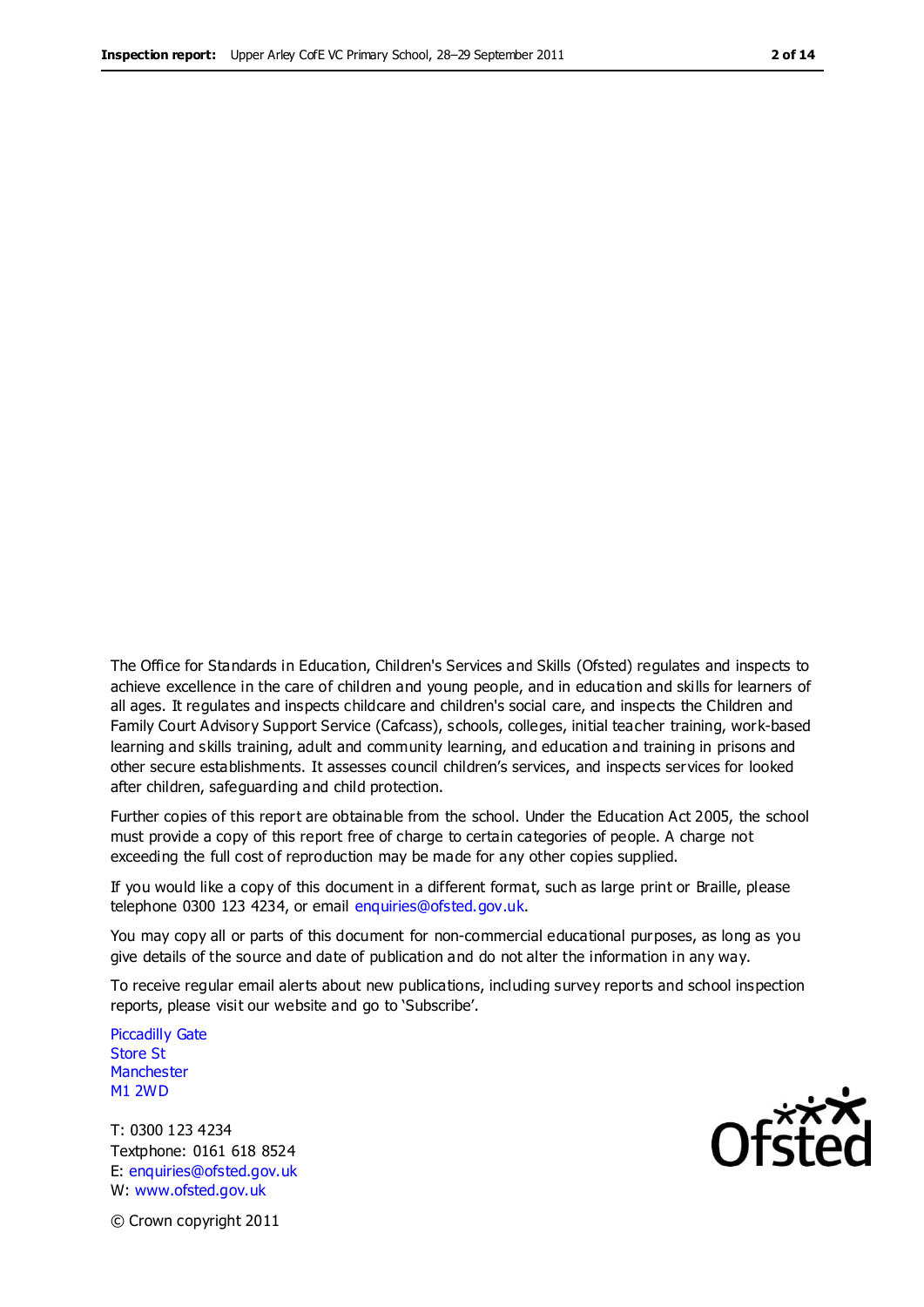# **Introduction**

This inspection was carried out by two additional inspectors, who observed eight lessons taught by four teachers and held meetings with groups of pupils, members of the governing body and staff. The inspectors observed the school's work, and looked at documentation including a sample of pupils' books, teachers' planning documents, and tracking and assessment information. Questionnaires from 29 parents and carers, 49 pupils and nine staff were analysed.

The inspectors reviewed many aspects of the school's work and looked in detail at a number of key areas.

- To what degree do pupils make consistent progress across the school?
- What are the quality and rigour of the school's tracking and assessment systems?
- What impact are subject leaders for English and mathematics having on teaching and learning?

# **Information about the school**

This is a much smaller than average rural primary school. More than half its pupils come from out of the catchment area. The proportion of pupils known to be eligible for free school meals is below the national average, as is the proportion of pupils from minority ethnic groups. The proportion of pupils with special educational needs and/or disabilities is broadly average and there are currently no pupils with a statement of educational needs. The school has gained Healthy School status and the Eco Green Flag award.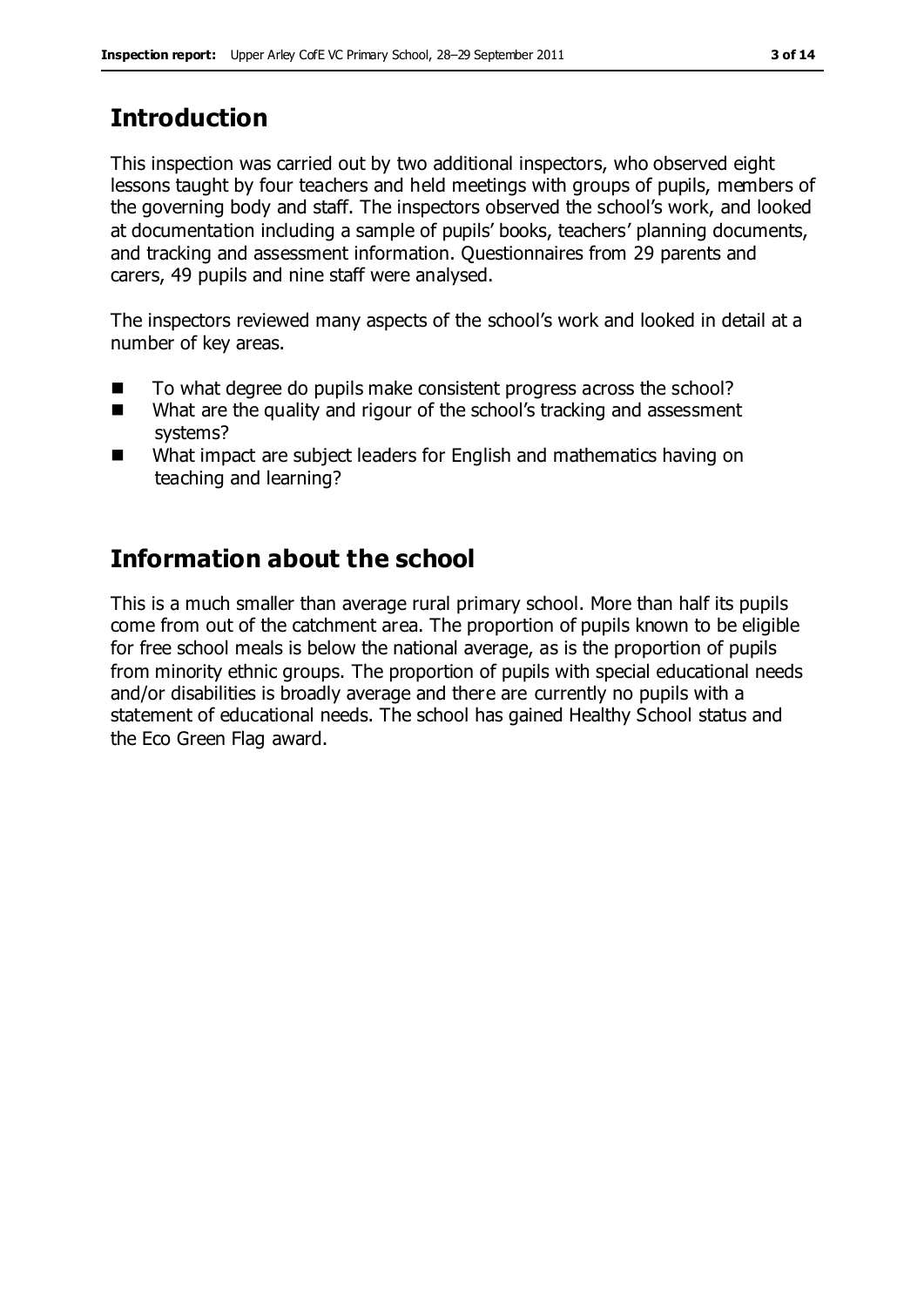### **Inspection judgements**

| Overall effectiveness: how good is the school?  |  |
|-------------------------------------------------|--|
| The school's capacity for sustained improvement |  |

#### **Main findings**

Upper Arley CofE is a good school. The headteacher provides a clear sense of purpose and direction, clearly linked to school improvement. The effective teamwork of the headteacher, teaching staff, governing body and the local authority has ensured that teaching and learning have improved leading to raised attainment. Similarly, clear priorities have been set for further improvement. Parents and carers are very supportive of the school. They like the positive family atmosphere and typically say: 'My children are extremely happy at this caring village school where expectations are high and staff are dedicated. I wouldn't choose to send my children anywhere else.' Staff want the best for each child and, through working closely with families, strive to achieve this goal.

Children get off to a good start in the Early Years Foundation Stage and make good progress, particularly in their personal and social development, their communication and language skills and their understanding of number. Attainment is above the national average at Year 6 and exceptionally high in reading; which constitutes good achievement for pupils. Attainment in mathematics is not as high as that in English, particularly at the higher levels, because pupils do not always have sufficient opportunities to use and apply their numeracy skills across a range of subjects. Arrangements for the evaluation and monitoring of teaching and learning are good and lead to good teaching.

Pupils' personal development is good. Pupils have a good understanding of how to keep safe and of the need for healthy lifestyles. Parents and carers say their children enjoy coming to school and pupils agree enthusiastically. This is reflected in their above average levels of attendance. Most pupils work hard, both independently and co-operatively, and this has a positive effect on the good progress they make in lessons. The curriculum ensures that pupils receive a good variety of exciting activities and experiences and is enriched by visits, residential stays and visitors to school. Pupils enjoy the good range of after-school activities and clubs, including physical activities. Pastoral care of pupils is good. Pupils are tracked very carefully and this information is analysed rigorously to ensure any pupil falling behind is identified quickly and support is provided. The school has good links with groups and schools in the local area, but has limited links further afield, in this country and overseas. The small size of the school ensures that all pupils and families are known very well by staff. The school has a good capacity to maintain and sustain improvement.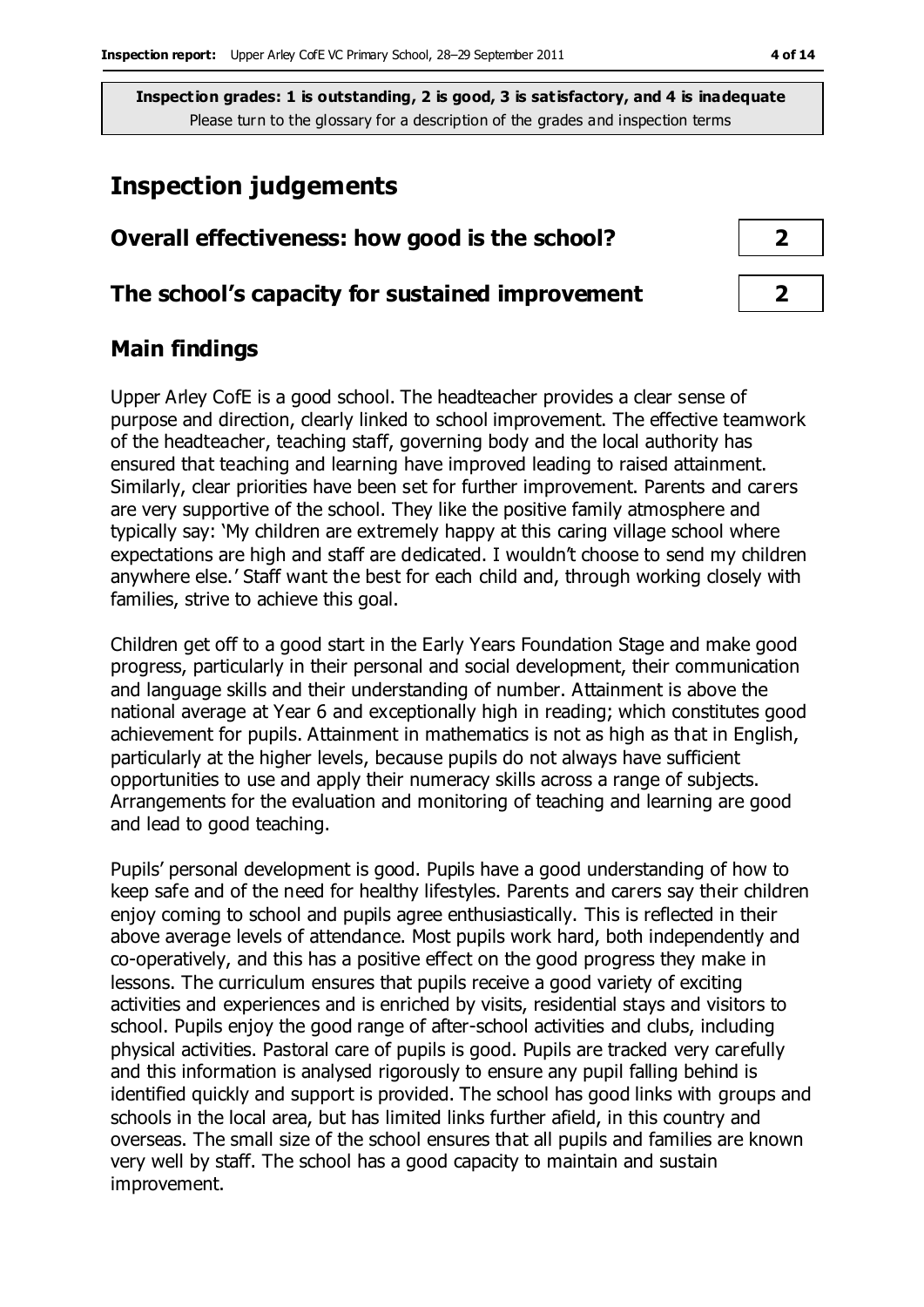#### **What does the school need to do to improve further?**

- **IMPROVE Attainment in mathematics, particularly the proportion of pupils** achieving the higher levels, by providing more opportunities for pupils to use their numeracy skills across a range of subjects.
- **IMPROVE THE SCHOOL'S WORK TO promote community cohesion and broaden pupils'** understanding of the range of cultures represented within the United Kingdom by strengthening and developing links with other schools and organisations more widely beyond the school.

#### **Outcomes for individuals and groups of pupils 2**

Pupils make good progress in their time in the school. The quality of learning in lessons and work in pupils' books confirm pupils are making good progress across the school. In one good literacy lesson, where pupils were writing a description of a character from their history lesson on the Romans, the teacher encouraged very high levels of motivation by her energy, enthusiasm and good use of humour. A good pace was set and maintained throughout and tasks were closely matched to pupils' ability so that all made good progress. Pupils with special educational needs and/or disabilities make good progress because of the good support provided by class teachers, teaching assistants and outside agencies. Their individual education plans are child-friendly and appropriate. This helps these pupils to learn successfully.

Pupils say they enjoy coming to school and Year 6 pupils stated that they will be sorry to leave the school in the summer, one pupil saying: 'I want to turn myself back into a Reception and start again!' Pupils have a good understanding of what constitutes an unsafe situation and are confident that issues they raise will be dealt with promptly by the school. Their good behaviour makes a strong contribution to the good progress they make in lessons. They behave considerately towards each other and respond quickly to any additional guidance from staff about how to conduct themselves. Pupils are interested in the school's health promotion strategies and understand the main threats to their health and how these can be avoided. Through the school council and the Eco council pupils demonstrate their pride in their school community and take their responsibilities very seriously. Coupled with their well-developed basic skills, this prepares them well for the world of work.

These are the grades for pupils' outcomes

 $\overline{a}$ 

| Pupils' achievement and the extent to which they enjoy their learning |  |
|-----------------------------------------------------------------------|--|
| Taking into account:<br>Pupils' attainment <sup>1</sup>               |  |
| The quality of pupils' learning and their progress                    |  |

<sup>1</sup> The grades for attainment and attendance are: 1 is high; 2 is above average; 3 is broadly average; and 4 is low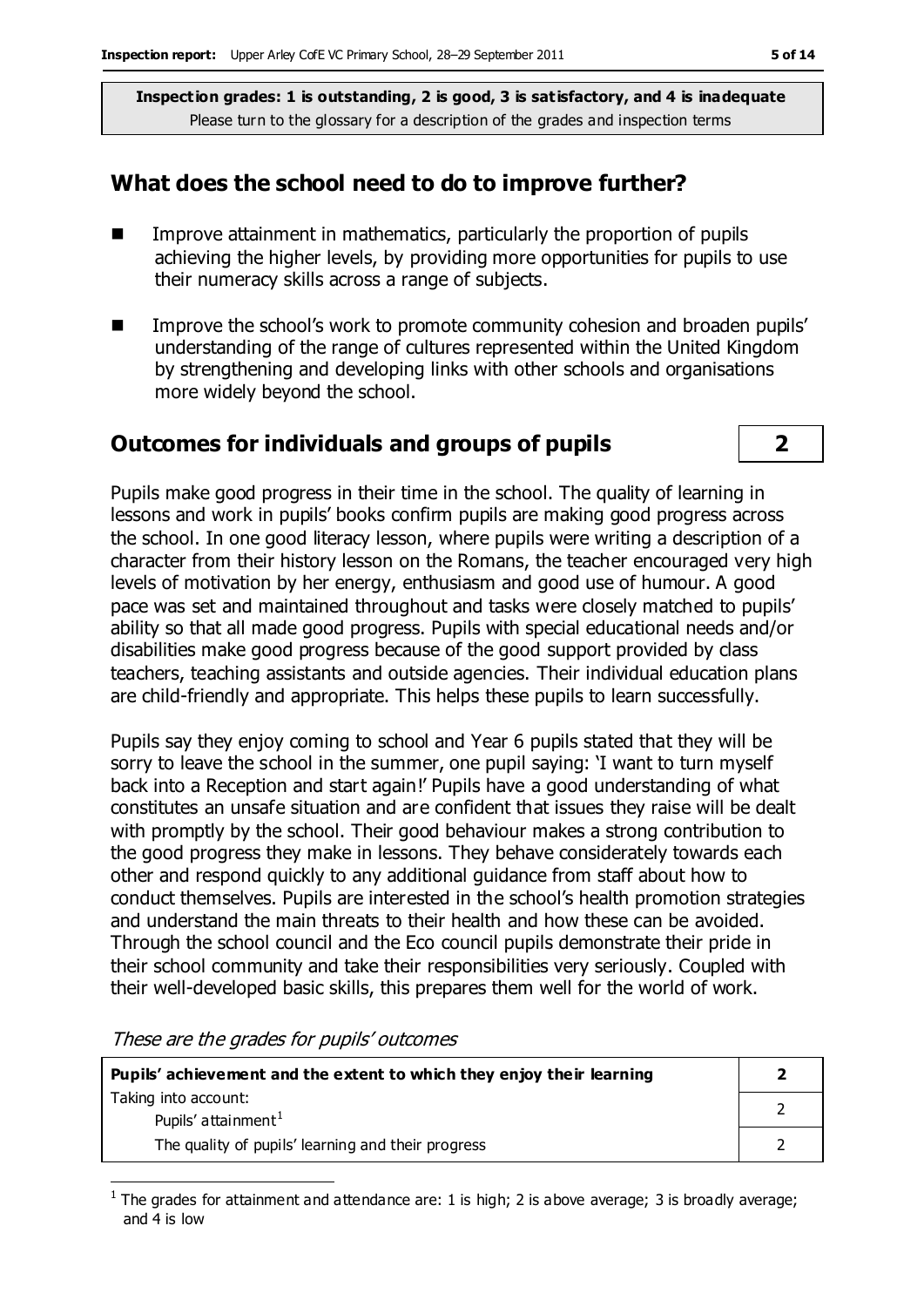| The quality of learning for pupils with special educational needs and/or disabilities<br>and their progress               |                         |
|---------------------------------------------------------------------------------------------------------------------------|-------------------------|
| The extent to which pupils feel safe                                                                                      | $\overline{\mathbf{2}}$ |
| Pupils' behaviour                                                                                                         | 2                       |
| The extent to which pupils adopt healthy lifestyles                                                                       | $\overline{\mathbf{2}}$ |
| The extent to which pupils contribute to the school and wider community                                                   | 2                       |
| The extent to which pupils develop workplace and other skills that will<br>contribute to their future economic well-being | 7                       |
| Taking into account:                                                                                                      | 2                       |
| Pupils' attendance <sup>1</sup>                                                                                           |                         |
| The extent of pupils' spiritual, moral, social and cultural development                                                   |                         |

#### **How effective is the provision?**

Strategies for managing the behaviour of pupils are very effective so that lessons are calm and purposeful, and pupils work hard. Carefully-targeted questioning draws out pupils' ideas and develops their thinking and reasoning skills. Teachers assess learning carefully and are skilled at providing work at the right level to match pupils' different learning needs and abilities in the mixed-age classes. Pupils who need extra help are supported well and those who find learning easy are given more challenging tasks. In a small minority of lessons, however, after a good start which motivates pupils well, the pace of learning slows because pupils are not given clear time-targets for completion of their work, with the result that a few pupils start to become restless. Support by teaching assistants is well focused and makes a significant contribution to the quality of learning. Staff work together well to ensure that pupils know how to improve. Clear targets are set to help them reach the higher standards of work.

The curriculum meets pupils' different needs and interests successfully. Carefullyadapted activities ensure that all groups of pupils in the mixed-age classes experience success and staff are beginning to link subjects to make learning more meaningful. The curriculum is enriched with a good range of visits and visitors, together with a wealth of extra-curricular activities, all of which are much enjoyed by pupils. Collaboration with other schools and extended services support the development of the wider curriculum well. This is particularly important in ensuring that pupils have the opportunity to experience gymnastic activities  $-$  the school does not have a hall and pupils are transported regularly to a local school to make use of their facilities. The school's good and well-organised arrangements for the care of all pupils, including those with special educational needs and/or disabilities, contribute to their good development and well-being and support their learning well. As a result, the school is a happy, harmonious community in which to work and learn.

These are the grades for the quality of provision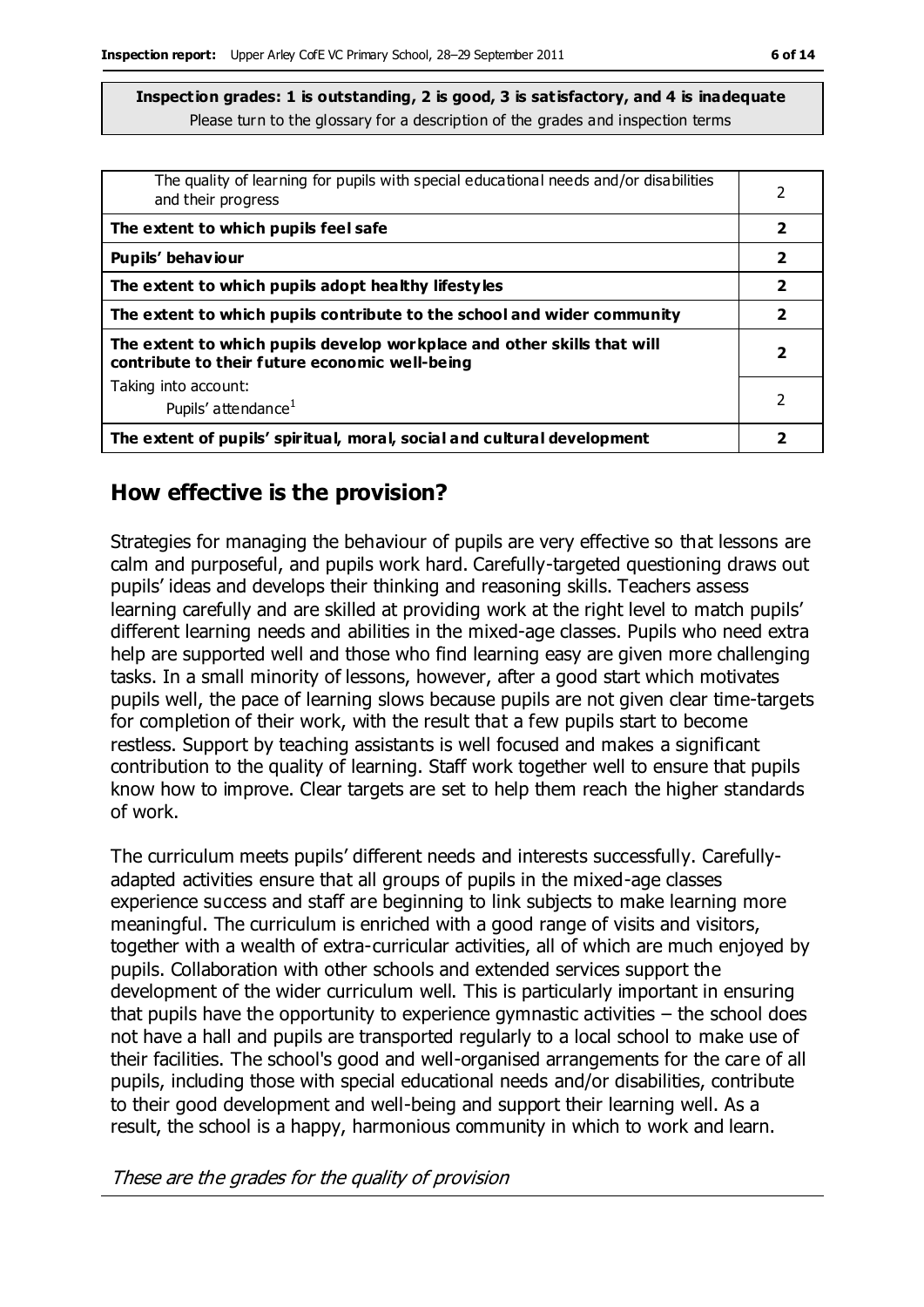| The quality of teaching                                                                                    |  |
|------------------------------------------------------------------------------------------------------------|--|
| Taking into account:<br>The use of assessment to support learning                                          |  |
| The extent to which the curriculum meets pupils' needs, including, where<br>relevant, through partnerships |  |
| The effectiveness of care, guidance and support                                                            |  |

#### **How effective are leadership and management?**

The headteacher provides strong leadership for a very well-motivated staff team which demonstrates a shared sense of responsibility and commitment to continuing to improve provision. The headteacher has identified, and successfully tackled, areas requiring improvement. As a result, most aspects of the school are now good. Subject co-ordinators are steadily developing their skills and improving their role of overseeing their subjects across the school. The effectiveness of the governing body is good. It is influential in determining the strategic direction of the school and is closely involved in evaluating its work.

The school's very positive relationship with parents and carers and its good links with a wide range of partners contribute significantly to improvements in pupils' achievement and well-being. Equality of opportunity is promoted well in all the school's work and discrimination is tackled effectively. As a result, the school is a happy, harmonious community in which to work and learn. Through rigorous analysis of the school's regular and accurate information on pupils' progress, staff are alert to any variation in achievement and are active in devising initiatives to overcome any weaknesses. Systems for the safeguarding of pupils are good and there is a comprehensive awareness of safeguarding issues among the governors and staff at all levels. The school identifies dangers, fosters a realistic understanding of risk and helps pupils to keep themselves safe. The school promotes community cohesion within its own and the local community very effectively. Its audit has revealed, however, that pupils' understanding of those living in contexts which are different from their own is not developed well enough, for example through links with schools in more contrasting urban environments in the United Kingdom. The school is devising actions to tackle this shortcoming.

| The effectiveness of leadership and management in embedding ambition and<br>driving improvement                                                                     | 7 |
|---------------------------------------------------------------------------------------------------------------------------------------------------------------------|---|
| Taking into account:                                                                                                                                                |   |
| The leadership and management of teaching and learning                                                                                                              |   |
| The effectiveness of the governing body in challenging and supporting the<br>school so that weaknesses are tackled decisively and statutory responsibilities<br>met | 7 |
| The effectiveness of the school's engagement with parents and carers                                                                                                |   |

These are the grades for leadership and management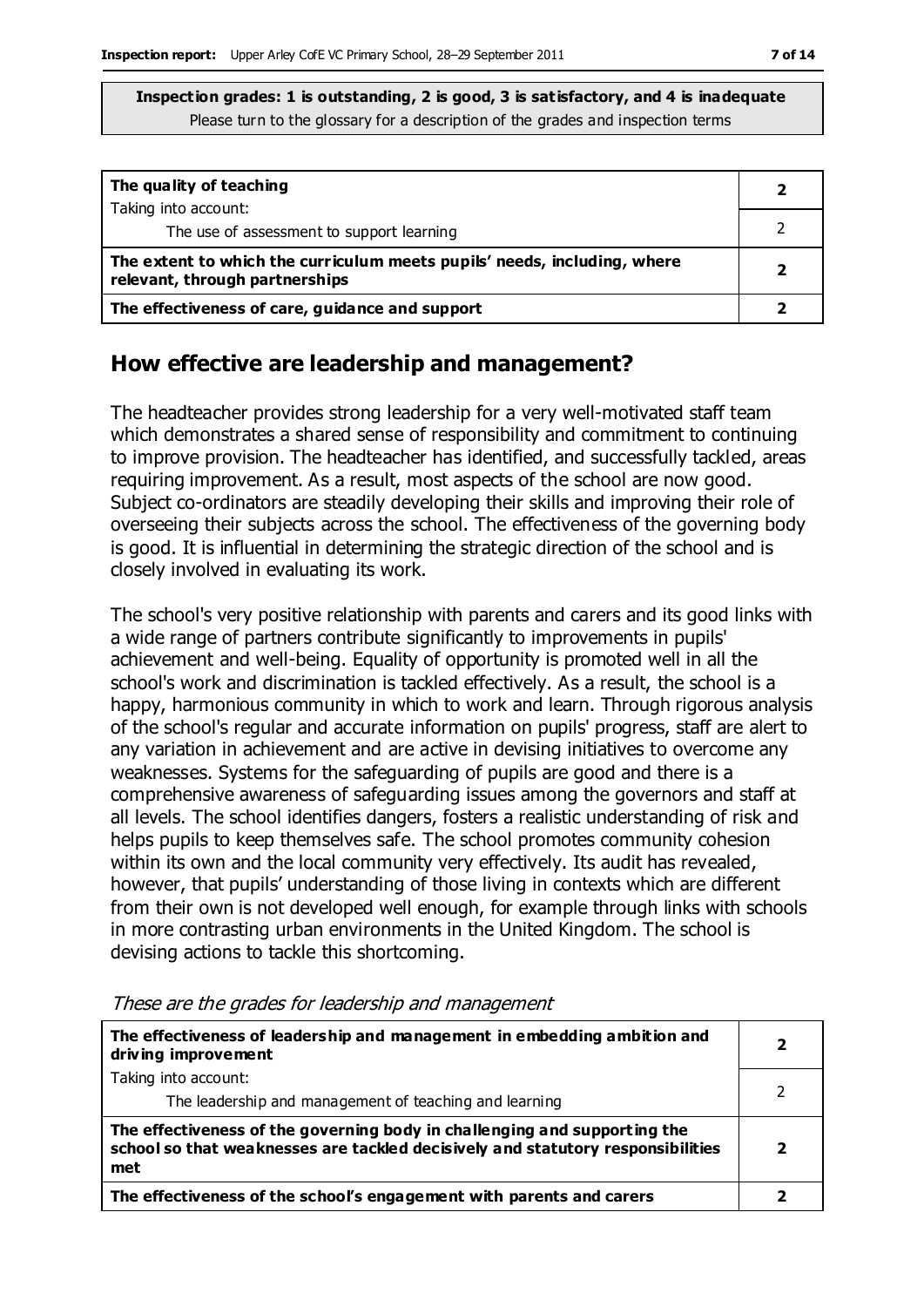| The effectiveness of partnerships in promoting learning and well-being                                 |                          |
|--------------------------------------------------------------------------------------------------------|--------------------------|
| The effectiveness with which the school promotes equality of opportunity and<br>tackles discrimination |                          |
| The effectiveness of safeguarding procedures                                                           |                          |
| The effectiveness with which the school promotes community cohesion                                    |                          |
| The effectiveness with which the school deploys resources to achieve value for<br>money                | $\overline{\phantom{a}}$ |

#### **Early Years Foundation Stage**

At the time of inspection, Reception children had only been attending school full time for a few days. They had quickly settled into the classroom routines, clearly enjoying school and playing happily together and individually. Historic data shows that, although overall attainment varies from year to year due to the small age-groups, most children join the class with expected levels of attainment for their age and make good progress in their first year in school. Children behave well and are enthusiastic in all that they do. Staff work hard to achieve a strong partnership with parents and carers. Pastoral care and welfare arrangements are effective and help the children to be safe, well cared for and aware of how to be healthy. Adults provide a wide range of interesting learning activities, giving children opportunities to work on things that they choose themselves as well as by taking part in more formal group-work activities with adults. Since the last inspection, the school has developed a spacious and secure outdoor area which is directly accessible from the Early Years Foundation Stage classroom. This is used to its full advantage to encourage children to explore their learning independently. There is a good focus on helping children with their speaking skills and ensuring that they develop an ability to work with others in a friendly and purposeful way. Children with special educational needs and/or disabilities are identified quickly, well supported and integrated well into all activities.

| Overall effectiveness of the Early Years Foundation Stage |  |
|-----------------------------------------------------------|--|

These are the grades for the Early Years Foundation Stage

| Overall effectiveness of the Early Years Foundation Stage                    |  |
|------------------------------------------------------------------------------|--|
| Taking into account:                                                         |  |
| Outcomes for children in the Early Years Foundation Stage                    |  |
| The quality of provision in the Early Years Foundation Stage                 |  |
| The effectiveness of leadership and management of the Early Years Foundation |  |
| Stage                                                                        |  |

#### **Views of parents and carers**

The proportion of parents and carers responding to the questionnaire was below that typically received. All who responded, however, feel that their children enjoy school and all agree that the school keeps their children safe. The overwhelming majority of parents and carers agree with all other statements in the questionnaire. They say

 $\perp$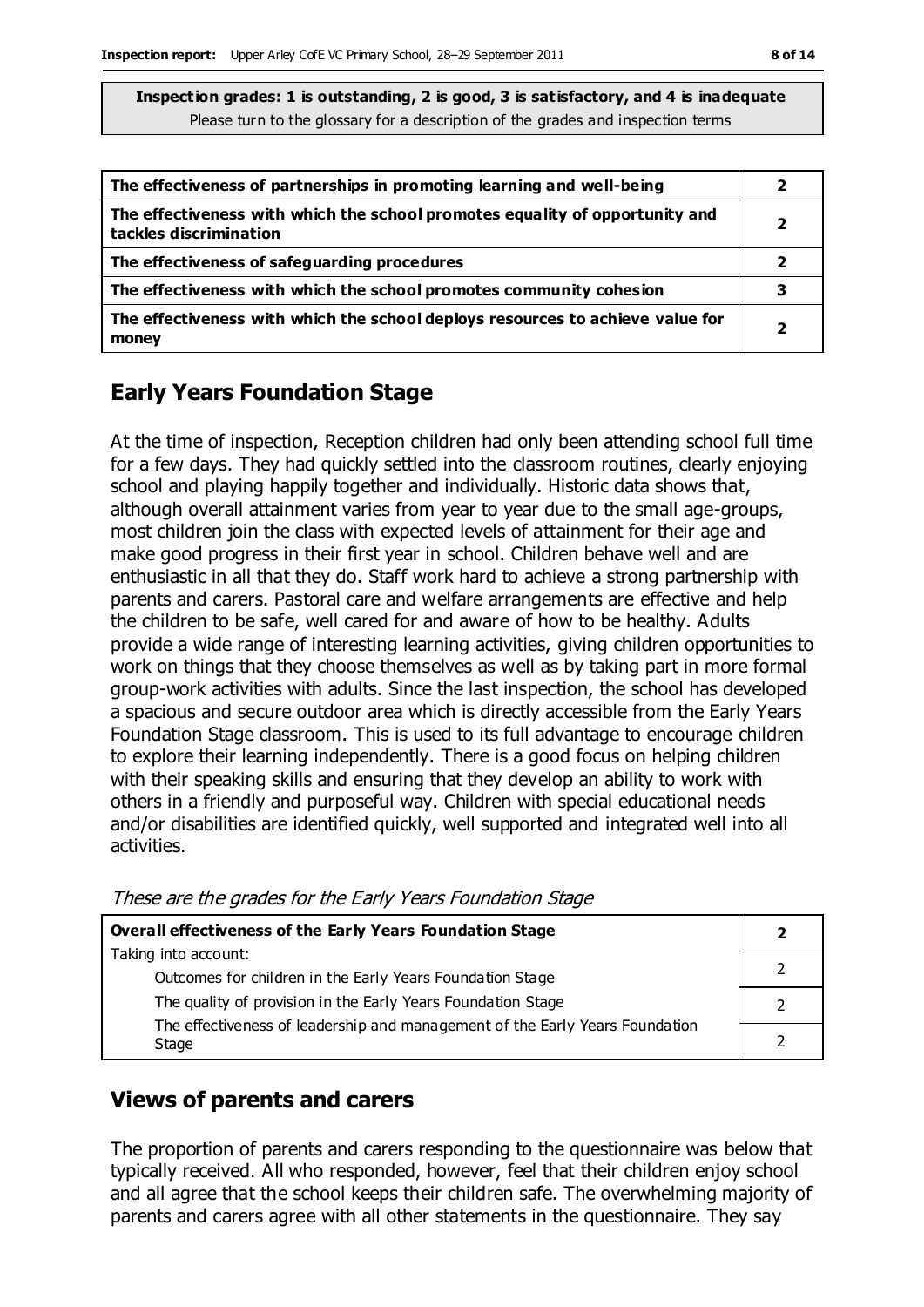they are happy with their children's experience at the school, that the school informs them about their children's progress, that teaching is good, that the school helps their children to have a healthy lifestyle and believe that it is led and managed effectively. A very small minority, however, believe that the school does not deal effectively with unacceptable behaviour. The inspection team found that the school deals appropriately with instances of unacceptable behaviour when they occur and found pupils' behaviour across the school to be good and frequently outstanding.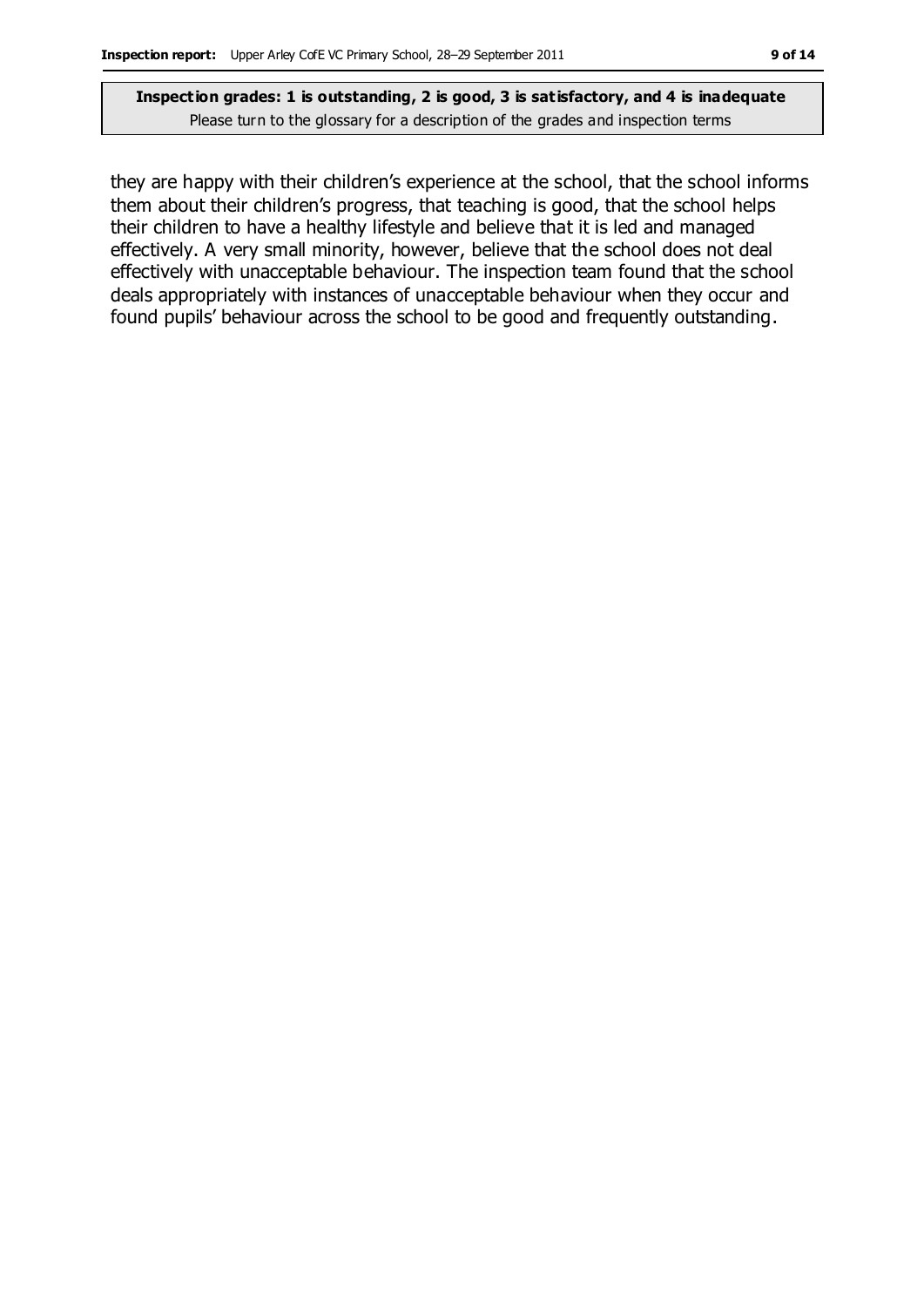#### **Responses from parents and carers to Ofsted's questionnaire**

Ofsted invited all the registered parents and carers of pupils registered at Upper Arley CofE VC Primary School to complete a questionnaire about their views of the school.

In the questionnaire, parents and carers were asked to record how strongly they agreed with 13 statements about the school.

The inspectors received 29 completed questionnaires by the end of the on-site inspection. In total, there are 96 pupils registered at the school.

| <b>Statements</b>                                                                                                                                                                                                                                       | <b>Strongly</b><br>agree |               | Agree        |               | <b>Disagree</b> |                | <b>Strongly</b><br>disagree |                |
|---------------------------------------------------------------------------------------------------------------------------------------------------------------------------------------------------------------------------------------------------------|--------------------------|---------------|--------------|---------------|-----------------|----------------|-----------------------------|----------------|
|                                                                                                                                                                                                                                                         | <b>Total</b>             | $\frac{1}{2}$ | <b>Total</b> | $\frac{1}{2}$ | <b>Total</b>    | %              | <b>Total</b>                | %              |
| My child enjoys school                                                                                                                                                                                                                                  | 22                       | 76            | 7            | 24            | 0               | 0              | $\mathbf 0$                 | $\mathbf{0}$   |
| The school keeps my child<br>safe                                                                                                                                                                                                                       | 18                       | 62            | 11           | 38            | $\mathbf 0$     | $\mathbf 0$    | $\Omega$                    | $\mathbf 0$    |
| The school informs me about<br>my child's progress                                                                                                                                                                                                      | 14                       | 48            | 14           | 48            | $\Omega$        | $\mathbf 0$    | $\mathbf{1}$                | 3              |
| My child is making enough<br>progress at this school                                                                                                                                                                                                    | 16                       | 55            | 12           | 41            | 0               | 0              | $\mathbf{1}$                | 3              |
| The teaching is good at this<br>school                                                                                                                                                                                                                  | 18                       | 62            | 9            | 31            | 0               | $\mathbf 0$    | $\mathbf{1}$                | 3              |
| The school helps me to<br>support my child's learning                                                                                                                                                                                                   | 16                       | 55            | 12           | 41            | 0               | $\Omega$       | $\mathbf{1}$                | $\overline{3}$ |
| The school helps my child to<br>have a healthy lifestyle                                                                                                                                                                                                | 16                       | 55            | 11           | 38            | 0               | $\mathbf 0$    | $\mathbf 1$                 | $\mathsf{3}$   |
| The school makes sure that<br>my child is well prepared for<br>the future (for example<br>changing year group,<br>changing school, and for<br>children who are finishing<br>school, entering further or<br>higher education, or entering<br>employment) | 13                       | 45            | 13           | 45            | $\Omega$        | $\mathbf 0$    | $\mathbf{1}$                | 3              |
| The school meets my child's<br>particular needs                                                                                                                                                                                                         | 14                       | 48            | 13           | 45            | $\mathbf 0$     | $\mathbf 0$    | $\mathbf{1}$                | 3              |
| The school deals effectively<br>with unacceptable behaviour                                                                                                                                                                                             | 11                       | 38            | 10           | 34            | $\overline{2}$  | $\overline{7}$ | 3                           | 10             |
| The school takes account of<br>my suggestions and<br>concerns                                                                                                                                                                                           | 15                       | 52            | 10           | 34            | $\mathbf{1}$    | 3              | $\mathbf{1}$                | 3              |
| The school is led and<br>managed effectively                                                                                                                                                                                                            | 15                       | 52            | 12           | 41            | $\mathbf 0$     | $\mathbf 0$    | $\mathbf{1}$                | 3              |
| Overall, I am happy with my<br>child's experience at this<br>school                                                                                                                                                                                     | 20                       | 69            | 8            | 28            | 0               | $\mathbf 0$    | $\mathbf{1}$                | 3              |

The table above summarises the responses that parents and carers made to each statement. The percentages indicate the proportion of parents and carers giving that response out of the total number of completed questionnaires. Where one or more parents and carers chose not to answer a particular question, the percentages will not add up to 100%.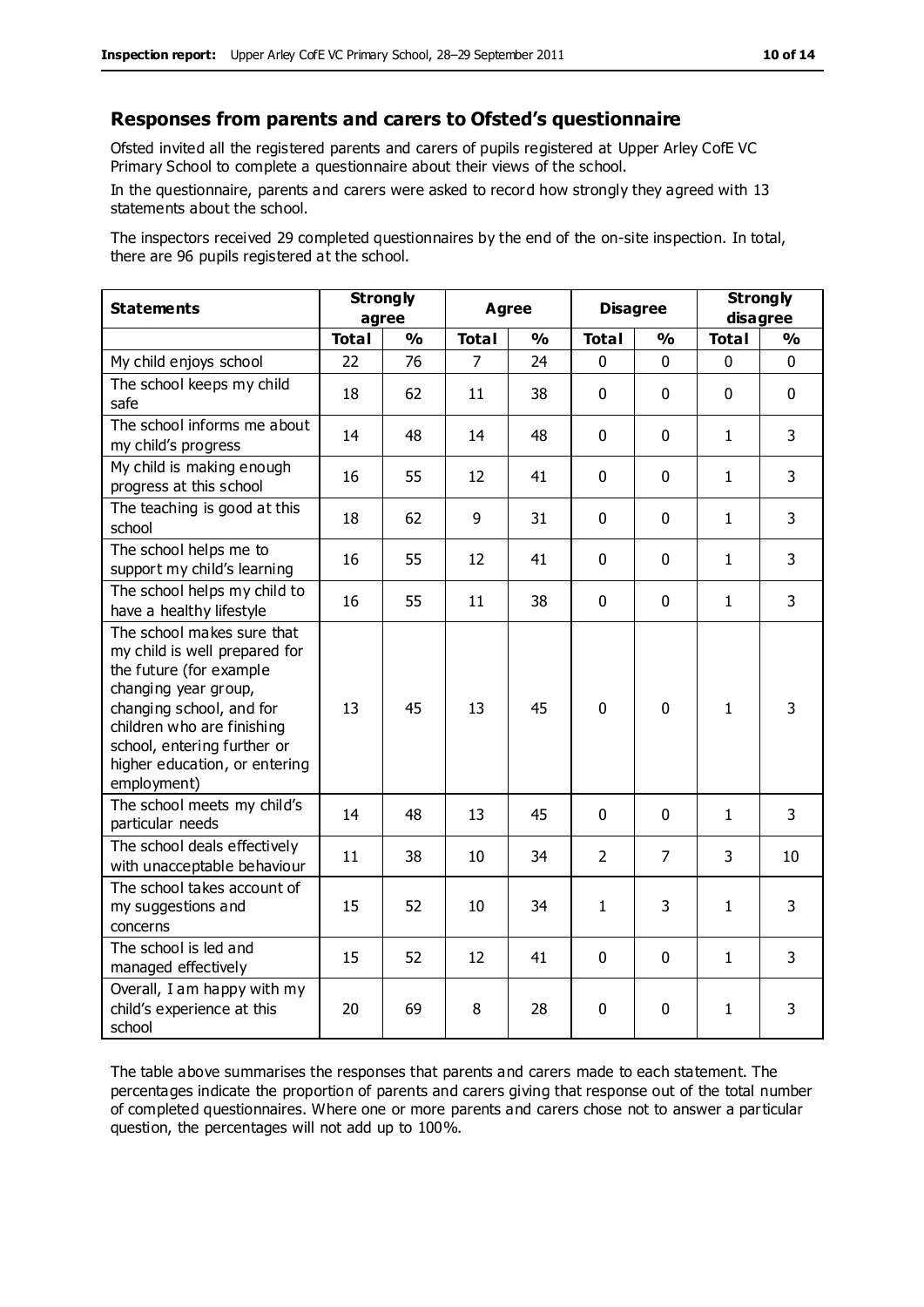# **Glossary**

#### **What inspection judgements mean**

| Grade   | <b>Judgement</b> | <b>Description</b>                                                                                                                                                                                                               |
|---------|------------------|----------------------------------------------------------------------------------------------------------------------------------------------------------------------------------------------------------------------------------|
| Grade 1 | Outstanding      | These features are highly effective. An outstanding<br>school provides exceptionally well for all its pupils' needs.                                                                                                             |
| Grade 2 | Good             | These are very positive features of a school. A school<br>that is good is serving its pupils well.                                                                                                                               |
| Grade 3 | Satisfactory     | These features are of reasonable quality. A satisfactory<br>school is providing adequately for its pupils.                                                                                                                       |
| Grade 4 | Inadequate       | These features are not of an acceptable standard. An<br>inadequate school needs to make significant<br>improvement in order to meet the needs of its pupils.<br>Ofsted inspectors will make further visits until it<br>improves. |

#### **Overall effectiveness of schools**

|                       | Overall effectiveness judgement (percentage of schools) |      |                     |                   |  |  |
|-----------------------|---------------------------------------------------------|------|---------------------|-------------------|--|--|
| <b>Type of school</b> | <b>Outstanding</b>                                      | Good | <b>Satisfactory</b> | <b>Inadequate</b> |  |  |
| Nursery schools       | 43                                                      | 47   | 10                  |                   |  |  |
| Primary schools       | 6                                                       | 46   | 42                  |                   |  |  |
| Secondary             | 14                                                      | 36   | 41                  |                   |  |  |
| schools               |                                                         |      |                     |                   |  |  |
| Sixth forms           | 15                                                      | 42   | 41                  | 3                 |  |  |
| Special schools       | 30                                                      | 48   | 19                  |                   |  |  |
| Pupil referral        | 14                                                      | 50   | 31                  |                   |  |  |
| units                 |                                                         |      |                     |                   |  |  |
| All schools           | 10                                                      | 44   | 39                  |                   |  |  |

New school inspection arrangements were introduced on 1 September 2009. This means that inspectors now make some additional judgements that were not made previously.

The data in the table above are for the period 1 September 2010 to 08 April 2011 and are consistent with the latest published official statistics about maintained school inspection outcomes (see [www.ofsted.gov.uk\)](http://www.ofsted.gov.uk/).

The sample of schools inspected during 2010/11 was not representative of all schools nationally, as weaker schools are inspected more frequently than good or outstanding schools.

Percentages are rounded and do not always add exactly to 100.

Sixth form figures reflect the judgements made for the overall effectiveness of the sixth form in secondary schools, special schools and pupil referral units.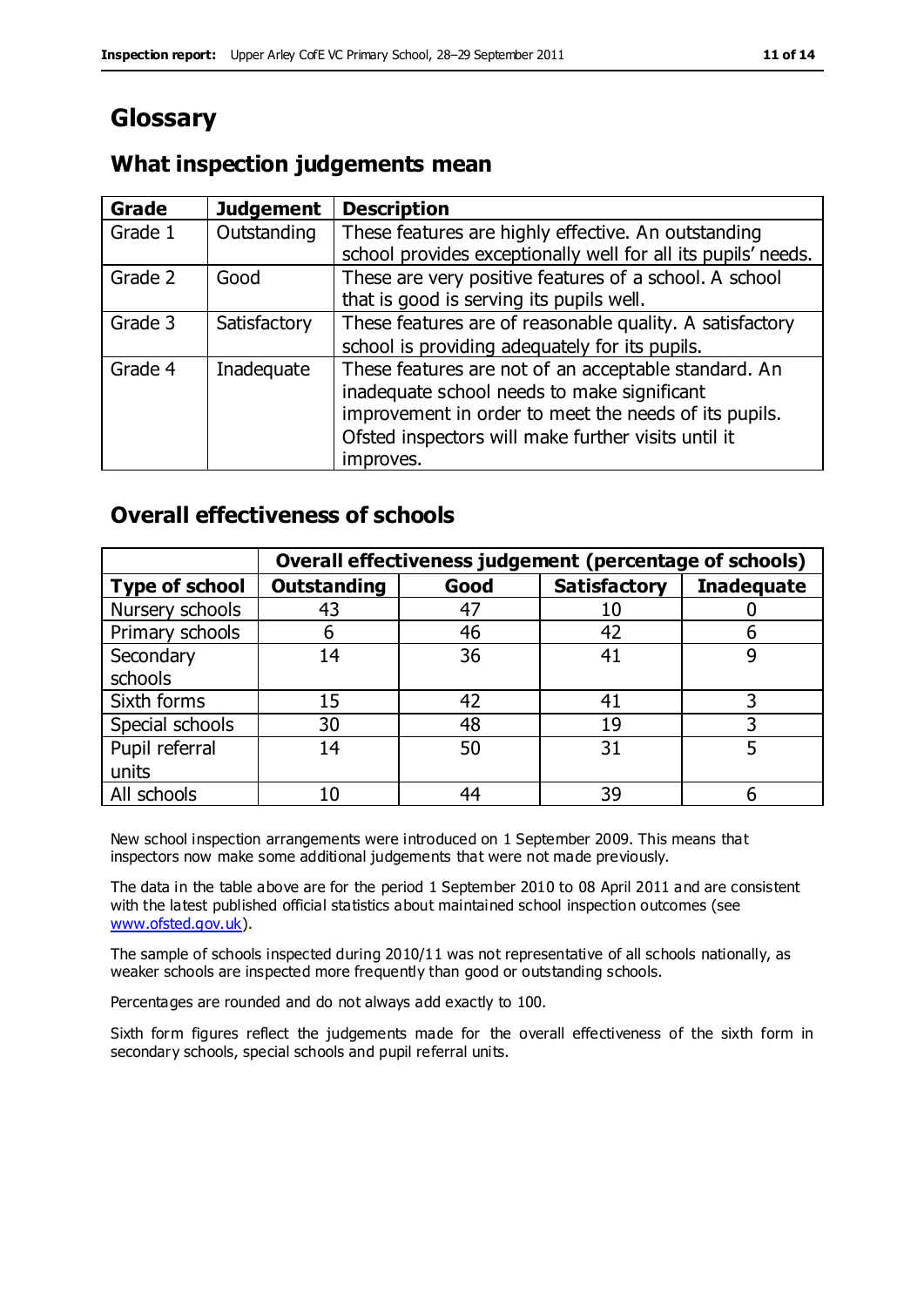# **Common terminology used by inspectors**

| Achievement:                  | the progress and success of a pupil in their<br>learning, development or training.                                                                                                                                                                                                                                           |
|-------------------------------|------------------------------------------------------------------------------------------------------------------------------------------------------------------------------------------------------------------------------------------------------------------------------------------------------------------------------|
| Attainment:                   | the standard of the pupils' work shown by test and<br>examination results and in lessons.                                                                                                                                                                                                                                    |
| Capacity to improve:          | the proven ability of the school to continue<br>improving. Inspectors base this judgement on what<br>the school has accomplished so far and on the<br>quality of its systems to maintain improvement.                                                                                                                        |
| Leadership and management:    | the contribution of all the staff with responsibilities,<br>not just the headteacher, to identifying priorities,<br>directing and motivating staff and running the<br>school.                                                                                                                                                |
| Learning:                     | how well pupils acquire knowledge, develop their<br>understanding, learn and practise skills and are<br>developing their competence as learners.                                                                                                                                                                             |
| <b>Overall effectiveness:</b> | inspectors form a judgement on a school's overall<br>effectiveness based on the findings from their<br>inspection of the school. The following judgements,<br>in particular, influence what the overall<br>effectiveness judgement will be.                                                                                  |
|                               | The school's capacity for sustained<br>ш<br>improvement.<br>Outcomes for individuals and groups of<br>п<br>pupils.<br>The quality of teaching.<br>The extent to which the curriculum meets<br>pupils' needs, including, where relevant,<br>through partnerships.<br>The effectiveness of care, guidance and<br>■<br>support. |
| Progress:                     | the rate at which pupils are learning in lessons and<br>over longer periods of time. It is often measured<br>by comparing the pupils' attainment at the end of a<br>key stage with their attainment when they started.                                                                                                       |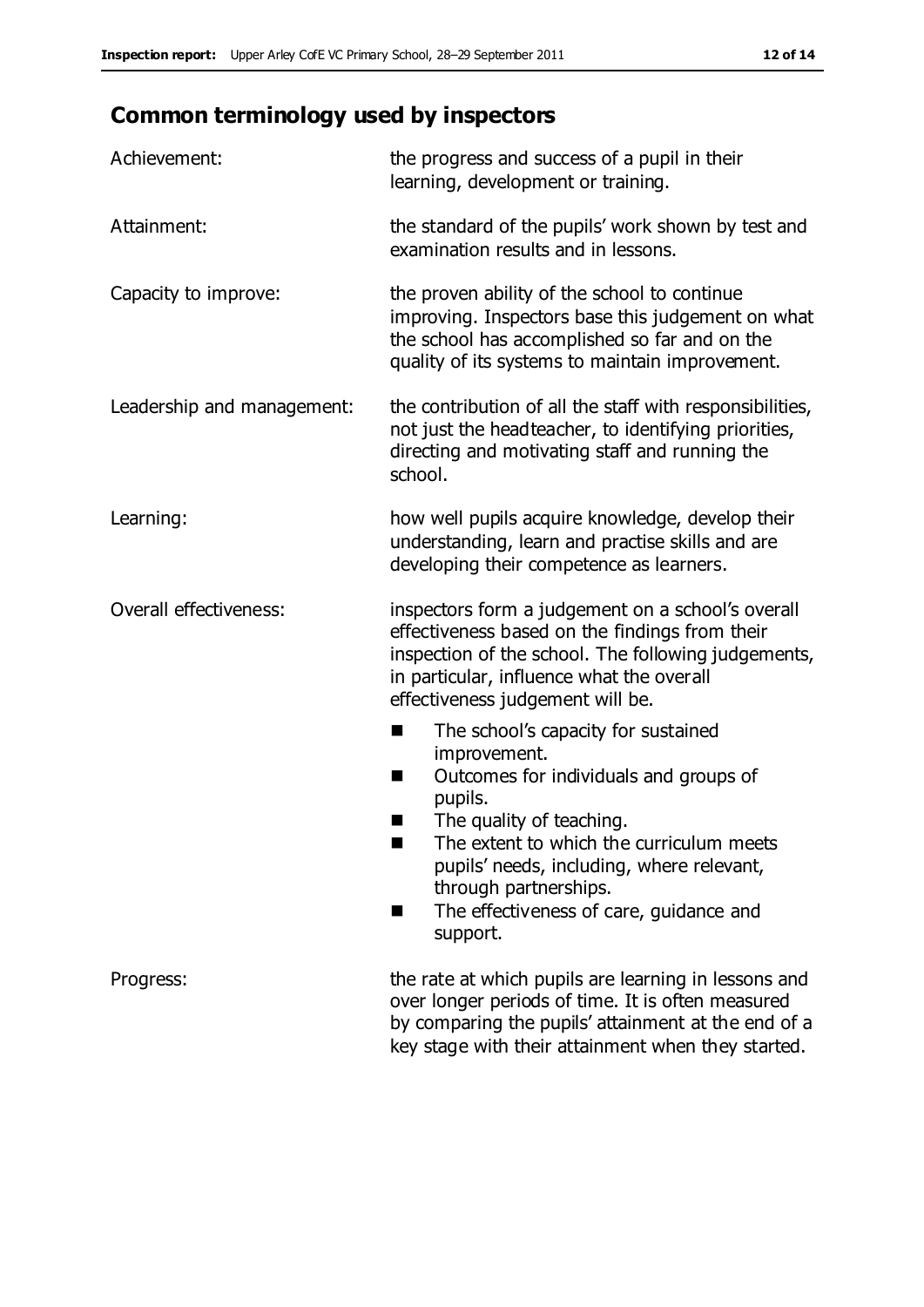#### **This letter is provided for the school, parents and carers to share with their children. It describes Ofsted's main findings from the inspection of their school.**



30 September 2011

Dear Pupils

#### **Inspection of Upper Arley CofE VC Primary School, Bewdley, DY12 1XA**

Thank you for welcoming us to your school and for talking to us about what you do there. Upper Arley CofE is a good school. Those who lead your school do so well and all the adults take good care of you. It was good to see that you clearly enjoy school and that you have a good understanding of how to keep safe and how important it is to eat healthily and take regular exercise. It is to your credit that you behave well, and get on well with each other and with all the staff. Your levels of attendance are above average. As a result, you all make good progress and your attainment is above average. Teachers work hard to help you to learn and to make sure you enjoy being at school. It was good to hear from the school and Eco councillors about how you are helping to improve the school. You told us that you like your school very much and there are lots of things to do and enjoy.

We have asked the staff and governing body to do two things that we feel will help to improve your school:

- make links with schools outside the United Kingdom so that you can learn more about the lives of children from different countries and backgrounds to your own
- give you more chances to use your mathematical skills in other subjects so that your attainment in numeracy can improve further.

You can all help by always doing your best and making sure you know your targets.

I wish you well for the future.

Yours sincerely

Clive Lewis Lead Inspector